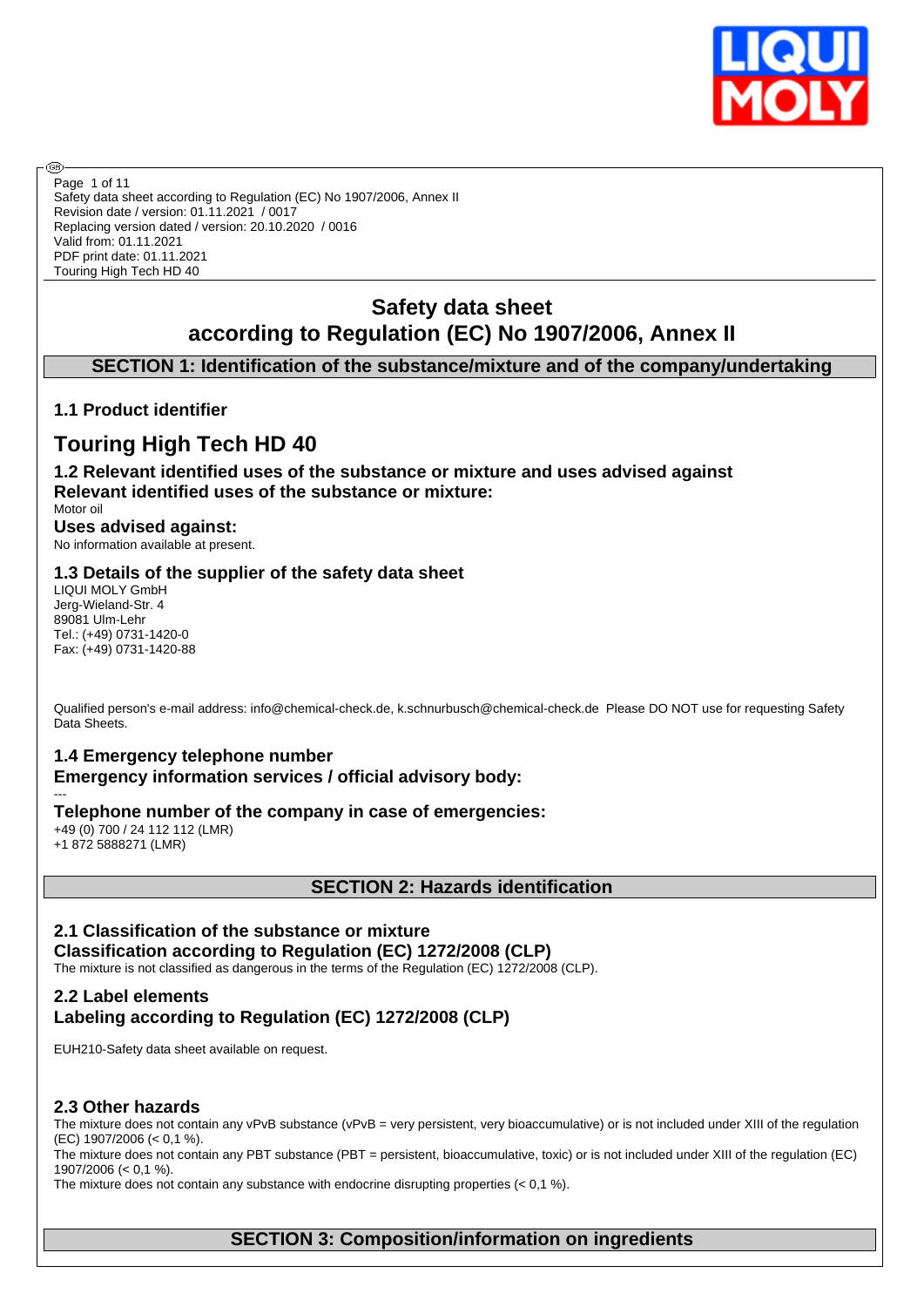

Page 2 of 11

@

Safety data sheet according to Regulation (EC) No 1907/2006, Annex II Revision date / version: 01.11.2021 / 0017 Replacing version dated / version: 20.10.2020 / 0016 Valid from: 01.11.2021 PDF print date: 01.11.2021 Touring High Tech HD 40

# **3.1 Substances**

# n.a. **3.2 Mixtures**

| J.L MIALUIGJ                                                           |                   |
|------------------------------------------------------------------------|-------------------|
| Distillates (petroleum), solvent-dewaxed heavy paraffinic              |                   |
| <b>Registration number (REACH)</b>                                     | $- - -$           |
| <b>Index</b>                                                           | 649-474-00-6      |
| EINECS, ELINCS, NLP, REACH-IT List-No.                                 | 265-169-7         |
| <b>CAS</b>                                                             | 64742-65-0        |
| content %                                                              | $1 - 5$           |
| Classification according to Regulation (EC) 1272/2008 (CLP), M-factors | Asp. Tox. 1. H304 |
|                                                                        |                   |

For the text of the H-phrases and classification codes (GHS/CLP), see Section 16.

The substances named in this section are given with their actual, appropriate classification!

For substances that are listed in appendix VI, table 3.1 of the regulation (EC) no. 1272/2008 (CLP regulation) this means that all notes that may be given here for the named classification have been taken into account.

## **SECTION 4: First aid measures**

#### **4.1 Description of first aid measures**

First-aiders should ensure they are protected!

Never pour anything into the mouth of an unconscious person!

#### **Inhalation**

Remove person from danger area.

Supply person with fresh air and consult doctor according to symptoms.

#### **Skin contact**

Remove polluted, soaked clothing immediately, wash thoroughly with plenty of water and soap, in case of irritation of the skin (flare), consult a doctor.

#### **Eye contact**

Remove contact lenses.

Wash thoroughly for several minutes using copious water. Seek medical help if necessary.

#### **Ingestion**

Rinse the mouth thoroughly with water. Do not induce vomiting. Consult doctor immediately.

## **4.2 Most important symptoms and effects, both acute and delayed**

If applicable delayed symptoms and effects can be found in section 11 and the absorption route in section 4.1. In certain cases, the symptoms of poisoning may only appear after an extended period / after several hours. Drying of the skin.

Irritation of the skin.

# **4.3 Indication of any immediate medical attention and special treatment needed**

Symptomatic treatment.

#### **SECTION 5: Firefighting measures**

# **5.1 Extinguishing media**

#### **Suitable extinguishing media**

CO<sub>2</sub> Foam Dry extinguisher Water jet spray

#### **Unsuitable extinguishing media**

High volume water jet

### **5.2 Special hazards arising from the substance or mixture**

In case of fire the following can develop:

Oxides of carbon Oxides of phosphorus Oxides of sulphur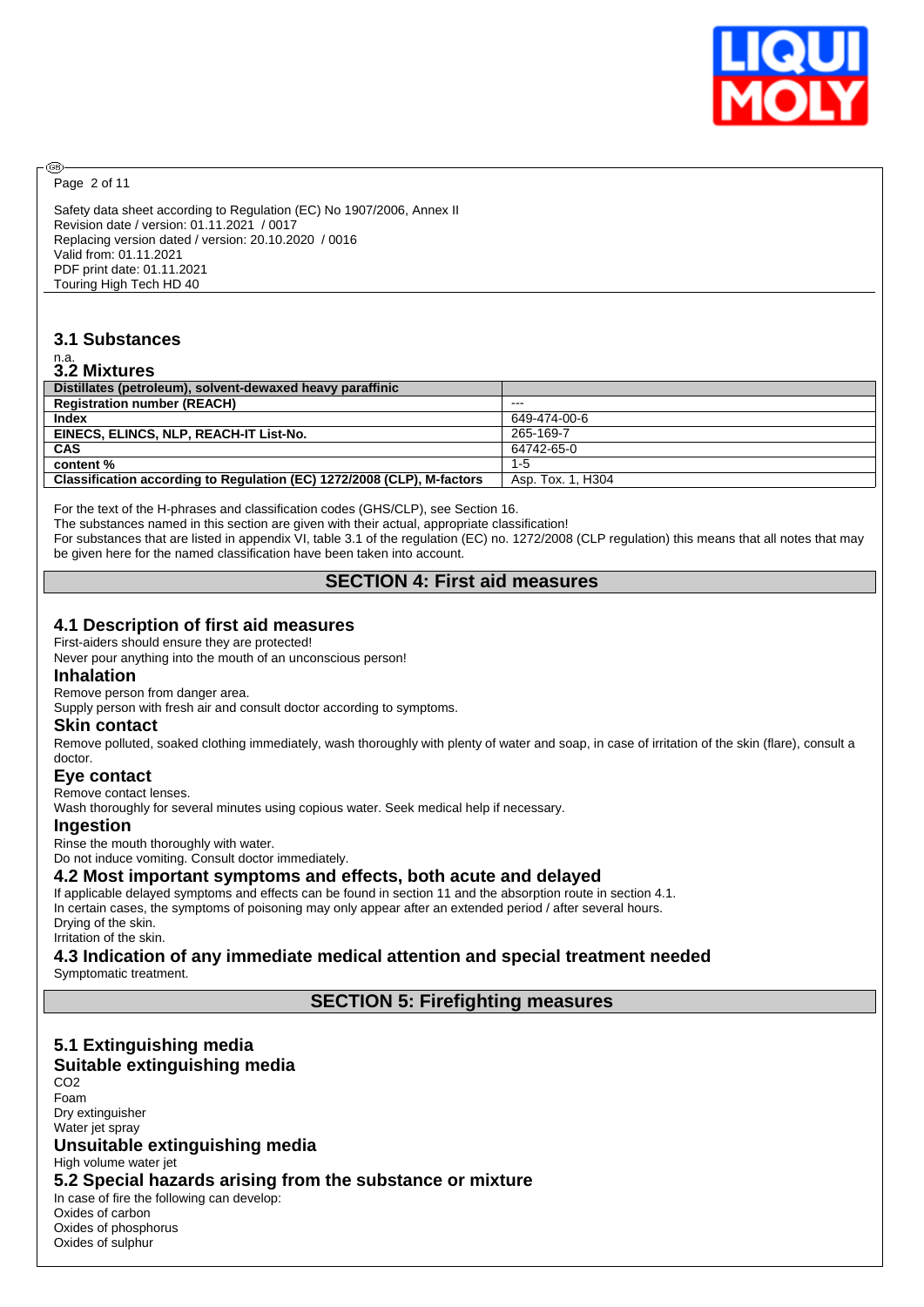

Safety data sheet according to Regulation (EC) No 1907/2006, Annex II Revision date / version: 01.11.2021 / 0017 Replacing version dated / version: 20.10.2020 / 0016 Valid from: 01.11.2021 PDF print date: 01.11.2021 Touring High Tech HD 40 Page 3 of 11

Toxic gases Flammable vapour/air mixtures Fume

അ

## **5.3 Advice for firefighters**

For personal protective equipment see Section 8. In case of fire and/or explosion do not breathe fumes. Protective respirator with independent air supply. According to size of fire Full protection, if necessary. Cool container at risk with water. Dispose of contaminated extinction water according to official regulations.

## **SECTION 6: Accidental release measures**

# **6.1 Personal precautions, protective equipment and emergency procedures**

# **6.1.1 For non-emergency personnel**

In case of spillage or accidental release, wear personal protective equipment as specified in section 8 to prevent contamination. Ensure sufficient ventilation, remove sources of ignition.

Avoid dust formation with solid or powder products.

Leave the danger zone if possible, use existing emergency plans if necessary.

Ensure sufficient supply of air.

Avoid contact with eyes or skin.

If applicable, caution - risk of slipping.

#### **6.1.2 For emergency responders**

See section 8 for suitable protective equipment and material specifications.

#### **6.2 Environmental precautions**

#### If leakage occurs, dam up.

Resolve leaks if this possible without risk.

Prevent from entering drainage system.

Prevent surface and ground-water infiltration, as well as ground penetration.

If accidental entry into drainage system occurs, inform responsible authorities.

# **6.3 Methods and material for containment and cleaning up**

Soak up with absorbent material (e.g. universal binding agent) and dispose of according to Section 13.

#### **6.4 Reference to other sections**

For personal protective equipment see Section 8 and for disposal instructions see Section 13.

# **SECTION 7: Handling and storage**

In addition to information given in this section, relevant information can also be found in section 8 and 6.1.

#### **7.1 Precautions for safe handling**

# **7.1.1 General recommendations**

Ensure good ventilation.

Avoid formation of oil mist.

Avoid contact with eyes.

Avoid long lasting or intensive contact with skin. Do not carry cleaning cloths soaked in product in trouser pockets.

Eating, drinking, smoking, as well as food-storage, is prohibited in work-room.

Observe directions on label and instructions for use.

#### **7.1.2 Notes on general hygiene measures at the workplace**

General hygiene measures for the handling of chemicals are applicable.

Wash hands before breaks and at end of work.

Keep away from food, drink and animal feedingstuffs.

Remove contaminated clothing and protective equipment before entering areas in which food is consumed.

# **7.2 Conditions for safe storage, including any incompatibilities**

Not to be stored in gangways or stair wells. Store product closed and only in original packing.

Protect against moisture and store closed.

## **7.3 Specific end use(s)**

No information available at present.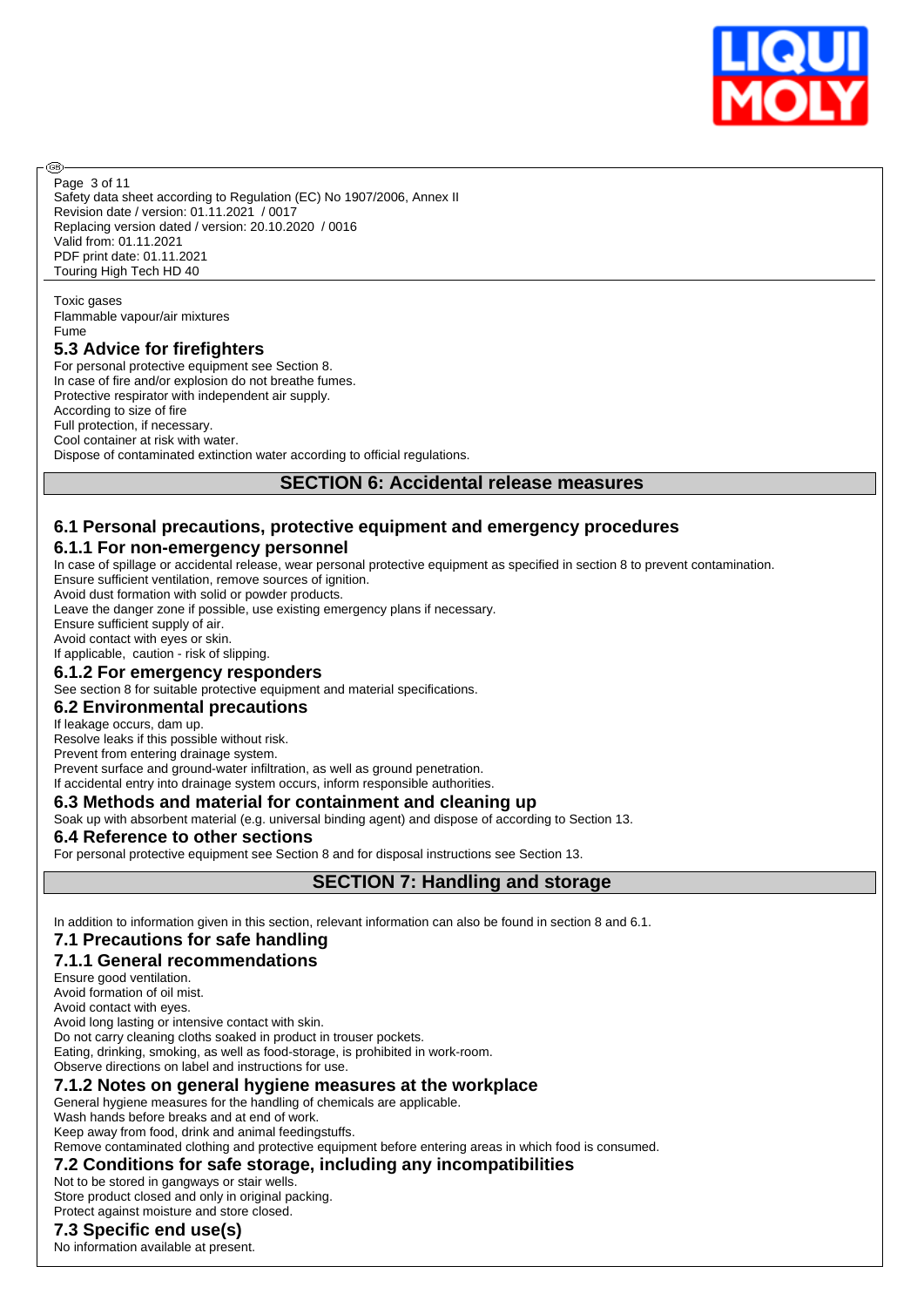

Safety data sheet according to Regulation (EC) No 1907/2006, Annex II Revision date / version: 01.11.2021 / 0017 Replacing version dated / version: 20.10.2020 / 0016 Valid from: 01.11.2021 PDF print date: 01.11.2021 Touring High Tech HD 40 Page 4 of 11

# **SECTION 8: Exposure controls/personal protection**

# **8.1 Control parameters**

രി

| ⊛<br><b>Chemical Name</b>                      | Oil mist, mineral |                                    |                             |         | Content %: |
|------------------------------------------------|-------------------|------------------------------------|-----------------------------|---------|------------|
| WEL-TWA: 5 mg/m3 (Mineral oil, excluding metal |                   | WEL-STEL: ---                      |                             | $- - -$ |            |
| working fluids, ACGIH)                         |                   |                                    |                             |         |            |
| Monitoring procedures:                         |                   | Draeger - Oil Mist 1/a (67 33 031) |                             |         |            |
| BMGV:<br>$---$                                 |                   |                                    | Other information:<br>$---$ |         |            |

|                     | Distillates (petroleum), solvent-dewaxed heavy paraffinic |                          |                   |       |            |             |
|---------------------|-----------------------------------------------------------|--------------------------|-------------------|-------|------------|-------------|
| Area of application | Exposure route /                                          | <b>Effect on health</b>  | <b>Descriptor</b> | Value | Unit       | <b>Note</b> |
|                     | Environmental                                             |                          |                   |       |            |             |
|                     | compartment                                               |                          |                   |       |            |             |
|                     | Environment - oral (animal                                |                          | <b>PNEC</b>       | 9.33  | mg/kg feed |             |
|                     | feed)                                                     |                          |                   |       |            |             |
| Consumer            | Human - inhalation                                        | Long term, local effects | <b>DNEL</b>       | 1.2   | mq/m3      |             |
| Workers / employees | Human - inhalation                                        | Long term, local effects | DNEL              | 5.4   | mq/m3      |             |

| Distillates (petroleum), hydrotreated heavy paraffinic |                            |                         |                   |       |             |             |
|--------------------------------------------------------|----------------------------|-------------------------|-------------------|-------|-------------|-------------|
| Area of application                                    | Exposure route /           | <b>Effect on health</b> | <b>Descriptor</b> | Value | <b>Unit</b> | <b>Note</b> |
|                                                        | Environmental              |                         |                   |       |             |             |
|                                                        | compartment                |                         |                   |       |             |             |
|                                                        | Environment - oral (animal |                         | <b>PNEC</b>       | 9,33  | mg/kg feed  |             |
|                                                        | feed)                      |                         |                   |       |             |             |

 WEL-TWA = Workplace Exposure Limit - Long-term exposure limit (8-hour TWA (= time weighted average) reference period) EH40. AGW = "Arbeitsplatzgrenzwert" (workplace limit value, Germany).

(8) = Inhalable fraction (Directive 2017/164/EU, Directive 2004/37/CE). (9) = Respirable fraction (Directive 2017/164/EU, Directive 2004/37/CE). (11) = Inhalable fraction (Directive 2004/37/CE). (12) = Inhalable fraction. Respirable fraction in those Member States that implement, on the date of the entry into force of this Directive, a biomonitoring system with a biological limit value not exceeding 0,002 mg Cd/g creatinine in urine (Directive 2004/37/CE). | WEL-STEL = Workplace Exposure Limit - Short-term exposure limit (15-minute reference period).

(8) = Inhalable fraction (2017/164/EU, 2017/2398/EU). (9) = Respirable fraction (2017/164/EU, 2017/2398/EU). (10) = Short-term exposure limit value in relation to a reference period of 1 minute (2017/164/EU). | BMGV = Biological monitoring guidance value EH40. BGW = "Biologischer Grenzwert" (biological limit value, Germany) | Other information: Sen = Capable of causing occupational asthma. Sk = Can be absorbed through skin. Carc = Capable of causing cancer and/or heritable genetic damage.

\*\* = The exposure limit for this substance is repealed through the TRGS 900 (Germany) of January 2006 with the goal of revision.

 $(13)$  = The substance can cause sensitisation of the skin and of the respiratory tract (Directive 2004/37/CE),  $(14)$  = The substance can cause sensitisation of the skin (Directive 2004/37/CE).

# **8.2 Exposure controls**

# **8.2.1 Appropriate engineering controls**

Ensure good ventilation. This can be achieved by local suction or general air extraction.

If this is insufficient to maintain the concentration under the WEL or AGW values, suitable breathing protection should be worn.

Applies only if maximum permissible exposure values are listed here.

Suitable assessment methods for reviewing the effectiveness of protection measures adopted include metrological and non-metrological investigative techniques.

These are specified by e.g. EN 14042.

EN 14042 "Workplace atmospheres. Guide for the application and use of procedures for the assessment of exposure to chemical and biological agents".

#### **8.2.2 Individual protection measures, such as personal protective equipment**

General hygiene measures for the handling of chemicals are applicable.

Wash hands before breaks and at end of work.

Keep away from food, drink and animal feedingstuffs.

Remove contaminated clothing and protective equipment before entering areas in which food is consumed.

Eye/face protection: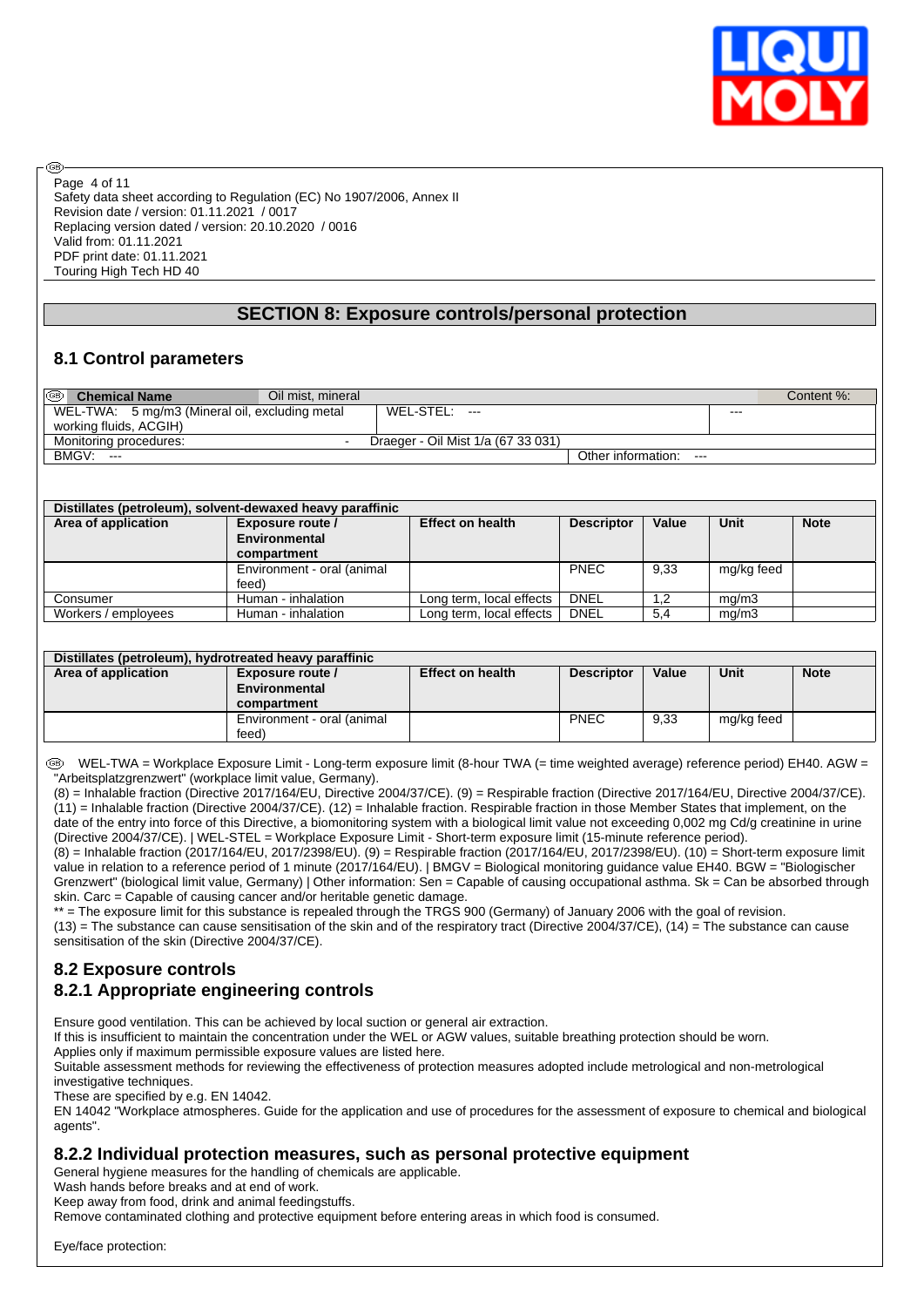

Safety data sheet according to Regulation (EC) No 1907/2006, Annex II Revision date / version: 01.11.2021 / 0017 Replacing version dated / version: 20.10.2020 / 0016 Valid from: 01.11.2021 PDF print date: 01.11.2021 Touring High Tech HD 40 Page 5 of 11

Tight fitting protective goggles with side protection (EN 166).

Skin protection - Hand protection: Protective gloves, oil resistant (EN ISO 374). If applicable Protective nitrile gloves (EN ISO 374). Minimum layer thickness in mm: 0,5 Permeation time (penetration time) in minutes: 240 Protective hand cream recommended. The breakthrough times determined in accordance with EN 16523-1 were not obtained under practical conditions. The recommended maximum wearing time is 50% of breakthrough time. Skin protection - Other: Protective working garments (e.g. safety shoes EN ISO 20345, long-sleeved protective working garments).

Respiratory protection: If OES or MEL is exceeded. Filter A2 P2 (EN 14387), code colour brown, white Observe wearing time limitations for respiratory protection equipment.

Thermal hazards: Not applicable

൹

Additional information on hand protection - No tests have been performed.

In the case of mixtures, the selection has been made according to the knowledge available and the information about the contents. Selection of materials derived from glove manufacturer's indications.

Final selection of glove material must be made taking the breakthrough times, permeation rates and degradation into account. Selection of a suitable glove depends not only on the material but also on other quality characteristics and varies from manufacturer to manufacturer.

In the case of mixtures, the resistance of glove materials cannot be predicted and must therefore be tested before use. The exact breakthrough time of the glove material can be requested from the protective glove manufacturer and must be observed.

# **8.2.3 Environmental exposure controls**

No information available at present.

#### **SECTION 9: Physical and chemical properties**

#### **9.1 Information on basic physical and chemical properties**

| Physical state:                                           | Liquid                                               |
|-----------------------------------------------------------|------------------------------------------------------|
| Colour:                                                   | <b>Brown</b>                                         |
| Odour:                                                    | Characteristic                                       |
| Melting point/freezing point:                             | There is no information available on this parameter. |
| Boiling point or initial boiling point and boiling range: | There is no information available on this parameter. |
| Flammability:                                             | Flammable                                            |
| Lower explosion limit:                                    | There is no information available on this parameter. |
| Upper explosion limit:                                    | There is no information available on this parameter. |
| Flash point:                                              | 240 $^{\circ}$ C                                     |
| Auto-ignition temperature:                                | There is no information available on this parameter. |
| Decomposition temperature:                                | There is no information available on this parameter. |
| pH:                                                       | Mixture is non-soluble (in water).                   |
| Kinematic viscosity:                                      | 146 mm2/s (40°C)                                     |
| Kinematic viscosity:                                      | 15.5 mm2/s (100°C)                                   |
| Solubility:                                               | Insoluble                                            |
| Partition coefficient n-octanol/water (log value):        | Does not apply to mixtures.                          |
| Vapour pressure:                                          | There is no information available on this parameter. |
| Density and/or relative density:                          | $0,880$ g/cm3                                        |
| Relative vapour density:                                  | There is no information available on this parameter. |
| Particle characteristics:                                 | Does not apply to liquids.                           |
| 9.2 Other information                                     |                                                      |
| Explosives:                                               | There is no information available on this parameter. |
| Oxidising liquids:                                        | There is no information available on this parameter. |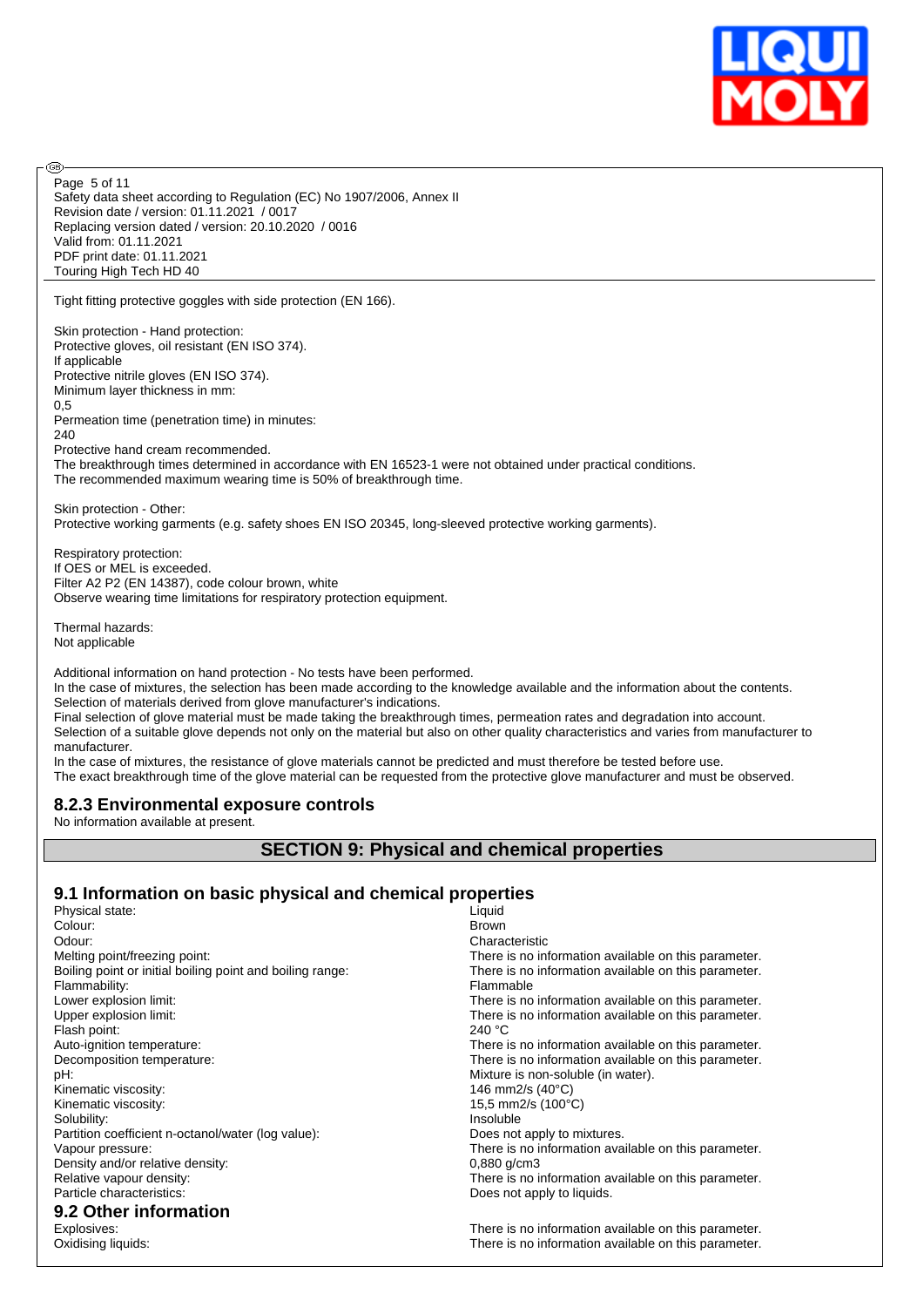

Safety data sheet according to Regulation (EC) No 1907/2006, Annex II Revision date / version: 01.11.2021 / 0017 Replacing version dated / version: 20.10.2020 / 0016 Valid from: 01.11.2021 PDF print date: 01.11.2021 Touring High Tech HD 40 Page 6 of 11

# **SECTION 10: Stability and reactivity**

#### **10.1 Reactivity**

**®** 

The product has not been tested.

# **10.2 Chemical stability**

Stable with proper storage and handling. **10.3 Possibility of hazardous reactions** No dangerous reactions are known. **10.4 Conditions to avoid** See also section 7. Open flame, ignition sources Protect from humidity. **10.5 Incompatible materials** See also section 7. Avoid contact with strong oxidizing agents. Reducing agent **10.6 Hazardous decomposition products** See also section 5.2 No decomposition when used as directed.

**SECTION 11: Toxicological information**

#### **11.1. Information on hazard classes as defined in Regulation (EC) No 1272/2008**

Possibly more information on health effects, see Section 2.1 (classification).

| Touring High Tech HD 40          |                 |       |      |          |             |              |
|----------------------------------|-----------------|-------|------|----------|-------------|--------------|
| <b>Toxicity / effect</b>         | <b>Endpoint</b> | Value | Unit | Organism | Test method | <b>Notes</b> |
| Acute toxicity, by oral route:   |                 |       |      |          |             | n.d.a.       |
| Acute toxicity, by dermal route: |                 |       |      |          |             | n.d.a.       |
| Acute toxicity, by inhalation:   |                 |       |      |          |             | n.d.a.       |
| Skin corrosion/irritation:       |                 |       |      |          |             | n.d.a.       |
| Serious eye damage/irritation:   |                 |       |      |          |             | n.d.a.       |
| Respiratory or skin              |                 |       |      |          |             | n.d.a.       |
| sensitisation:                   |                 |       |      |          |             |              |
| Germ cell mutagenicity:          |                 |       |      |          |             | n.d.a.       |
| Carcinogenicity:                 |                 |       |      |          |             | n.d.a.       |
| Reproductive toxicity:           |                 |       |      |          |             | n.d.a.       |
| Specific target organ toxicity - |                 |       |      |          |             | n.d.a.       |
| single exposure (STOT-SE):       |                 |       |      |          |             |              |
| Specific target organ toxicity - |                 |       |      |          |             | n.d.a.       |
| repeated exposure (STOT-RE):     |                 |       |      |          |             |              |
| Aspiration hazard:               |                 |       |      |          |             | n.d.a.       |
| Symptoms:                        |                 |       |      |          |             | n.d.a.       |

| Distillates (petroleum), solvent-dewaxed heavy paraffinic |                 |       |         |          |                                                    |                                          |
|-----------------------------------------------------------|-----------------|-------|---------|----------|----------------------------------------------------|------------------------------------------|
| <b>Toxicity / effect</b>                                  | <b>Endpoint</b> | Value | Unit    | Organism | <b>Test method</b>                                 | <b>Notes</b>                             |
| Acute toxicity, by oral route:                            | LD50            | >5000 | mg/kg   | Rat      | OECD 401 (Acute Oral<br>Toxicity)                  |                                          |
| Acute toxicity, by dermal route:                          | LD50            | >5000 | mg/kg   | Rabbit   | OECD 402 (Acute<br>Dermal Toxicity)                |                                          |
| Acute toxicity, by inhalation:                            | LD50            | >5.53 | mg/l/4h | Rat      | OECD 403 (Acute<br>Inhalation Toxicity)            | Aerosol                                  |
| Skin corrosion/irritation:                                |                 |       |         | Rabbit   | OECD 404 (Acute<br>Dermal<br>Irritation/Corrosion) | Not irritant,<br>Analogous<br>conclusion |
| Serious eye damage/irritation:                            |                 |       |         | Rabbit   | OECD 405 (Acute Eye<br>Irritation/Corrosion)       | Not irritant,<br>Analogous<br>conclusion |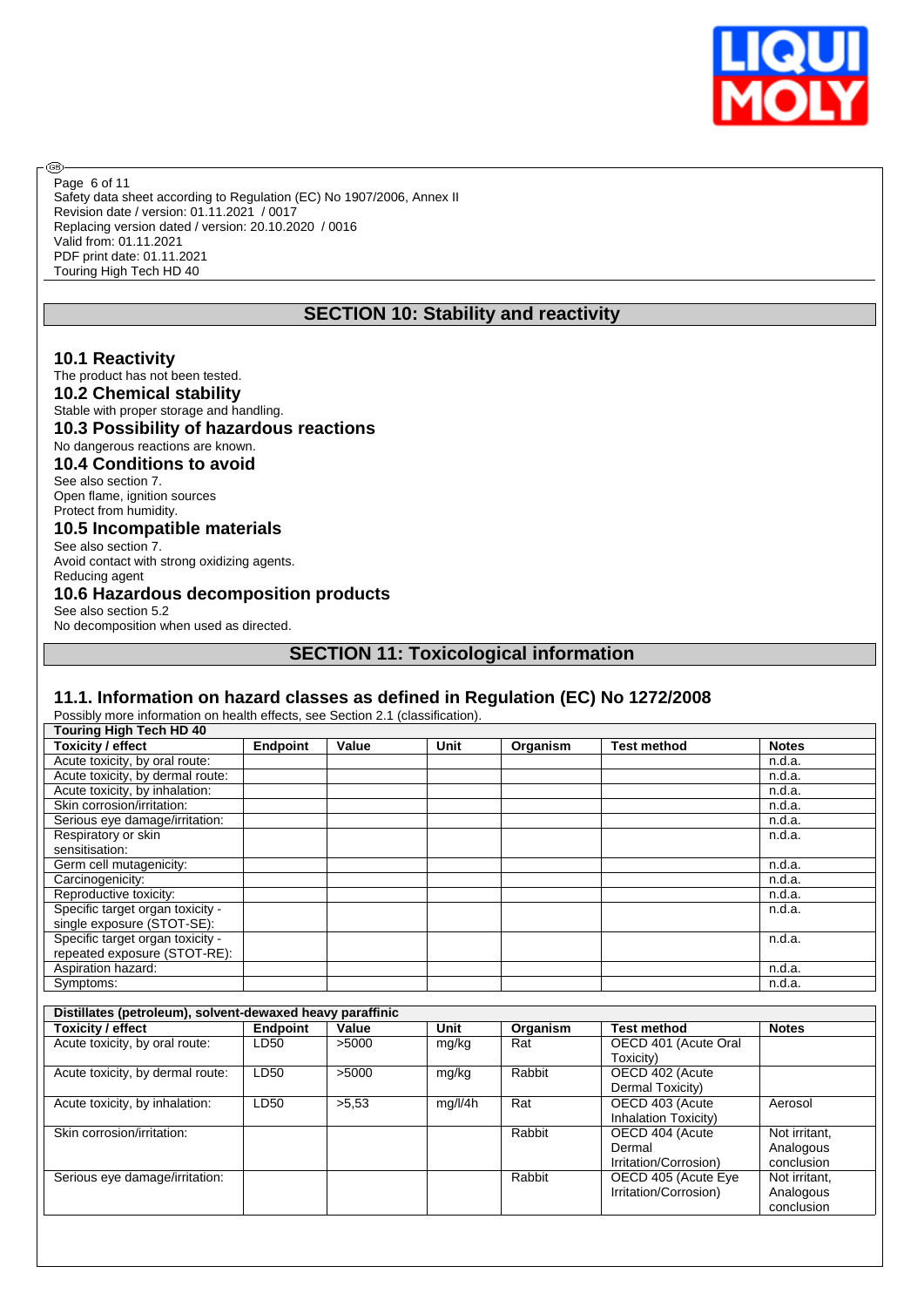

Safety data sheet according to Regulation (EC) No 1907/2006, Annex II Revision date / version: 01.11.2021 / 0017 Replacing version dated / version: 20.10.2020 / 0016 Valid from: 01.11.2021 PDF print date: 01.11.2021 Touring High Tech HD 40 Page 7 of 11

 $\circledcirc$ 

| sensitisation:<br>Sensitisation)<br>contact).<br>Analogous<br>conclusion<br>Germ cell mutagenicity:<br>Mouse<br>OECD 474 (Mammalian<br>Negative,<br>Erythrocyte<br>Analogous<br>Micronucleus Test)<br>conclusion<br>OECD 473 (In Vitro<br>Negative,<br>Germ cell mutagenicity:<br>Mammalian<br>Analogous<br>conclusion<br>Chromosome<br><b>Aberration Test)</b><br>Chinese hamster<br>Salmonella<br>Germ cell mutagenicity:<br>OECD 471 (Bacterial<br>Negative,<br><b>Reverse Mutation Test)</b><br>Analogous<br>typhimurium<br>conclusion<br>OECD 476 (In Vitro<br>Negative,<br>Germ cell mutagenicity:<br>Mouse<br>Analogous<br>Mammalian Cell Gene<br><b>Mutation Test)</b><br>conclusion<br>Female, Negative<br>Carcinogenicity:<br>Mouse<br><b>OECD 451</b><br>Negative,<br>Carcinogenicity:<br>Mouse<br>(Carcinogenicity Studies)<br>Analogous<br>conclusion 78<br>weeks, dermal<br>$\overline{Rat}$<br>Reproductive toxicity:<br>Negative<br>OECD 414 (Prenatal<br>Reproductive toxicity<br>Rat<br>Negative,<br><b>Developmental Toxicity</b><br>Analogous<br>(Developmental toxicity):<br>Study)<br>conclusion<br>dermal<br>OECD 421<br>Reproductive toxicity (Effects<br>Rat<br>Negative,<br>on fertility):<br>(Reproduction/Developm<br>Analogous<br>ental Toxicity Screening<br>conclusion oral.<br>Test)<br>dermal<br>Yes<br>Aspiration hazard:<br>Symptoms:<br>mucous<br>membrane<br>irritation.<br>dizziness,<br>nausea<br>Specific target organ toxicity -<br><b>NOAEL</b><br>~1000<br>mg/kg<br>Rabbit<br>OECD 410 (Repeated<br>Analogous<br>repeated exposure (STOT-RE),<br>bw/d<br>Dose Dermal Toxicity -<br>conclusion<br>dermal:<br>$90-Day$<br>Specific target organ toxicity -<br><b>NOAEL</b><br>OECD 411 (Subchronic<br>30<br>Rat<br>mg/kg/d<br>Analogous<br>repeated exposure (STOT-RE),<br>Dermal Toxicity - 90-day<br>conclusion<br>dermal:<br>Study)<br>Specific target organ toxicity -<br><b>NOAEL</b><br>0,22<br>Rat<br>mg/l<br>Aerosol,<br>repeated exposure (STOT-RE),<br>Analogous<br>conclusion 4<br>inhalat.:<br>weeks<br><b>NOAEL</b><br>Specific target organ toxicity -<br>0,15<br>Rat<br>Aerosol,<br>mg/l<br>repeated exposure (STOT-RE),<br>Analogous<br>conclusion 13<br>inhalat.:<br>weeks | Respiratory or skin |  | Guinea pig | OECD 406 (Skin | No (skin |
|--------------------------------------------------------------------------------------------------------------------------------------------------------------------------------------------------------------------------------------------------------------------------------------------------------------------------------------------------------------------------------------------------------------------------------------------------------------------------------------------------------------------------------------------------------------------------------------------------------------------------------------------------------------------------------------------------------------------------------------------------------------------------------------------------------------------------------------------------------------------------------------------------------------------------------------------------------------------------------------------------------------------------------------------------------------------------------------------------------------------------------------------------------------------------------------------------------------------------------------------------------------------------------------------------------------------------------------------------------------------------------------------------------------------------------------------------------------------------------------------------------------------------------------------------------------------------------------------------------------------------------------------------------------------------------------------------------------------------------------------------------------------------------------------------------------------------------------------------------------------------------------------------------------------------------------------------------------------------------------------------------------------------------------------------------------------------------------------------------------------------------------------------------------------------------------------------------------------------------------|---------------------|--|------------|----------------|----------|
|                                                                                                                                                                                                                                                                                                                                                                                                                                                                                                                                                                                                                                                                                                                                                                                                                                                                                                                                                                                                                                                                                                                                                                                                                                                                                                                                                                                                                                                                                                                                                                                                                                                                                                                                                                                                                                                                                                                                                                                                                                                                                                                                                                                                                                      |                     |  |            |                |          |
|                                                                                                                                                                                                                                                                                                                                                                                                                                                                                                                                                                                                                                                                                                                                                                                                                                                                                                                                                                                                                                                                                                                                                                                                                                                                                                                                                                                                                                                                                                                                                                                                                                                                                                                                                                                                                                                                                                                                                                                                                                                                                                                                                                                                                                      |                     |  |            |                |          |
|                                                                                                                                                                                                                                                                                                                                                                                                                                                                                                                                                                                                                                                                                                                                                                                                                                                                                                                                                                                                                                                                                                                                                                                                                                                                                                                                                                                                                                                                                                                                                                                                                                                                                                                                                                                                                                                                                                                                                                                                                                                                                                                                                                                                                                      |                     |  |            |                |          |
|                                                                                                                                                                                                                                                                                                                                                                                                                                                                                                                                                                                                                                                                                                                                                                                                                                                                                                                                                                                                                                                                                                                                                                                                                                                                                                                                                                                                                                                                                                                                                                                                                                                                                                                                                                                                                                                                                                                                                                                                                                                                                                                                                                                                                                      |                     |  |            |                |          |
|                                                                                                                                                                                                                                                                                                                                                                                                                                                                                                                                                                                                                                                                                                                                                                                                                                                                                                                                                                                                                                                                                                                                                                                                                                                                                                                                                                                                                                                                                                                                                                                                                                                                                                                                                                                                                                                                                                                                                                                                                                                                                                                                                                                                                                      |                     |  |            |                |          |
|                                                                                                                                                                                                                                                                                                                                                                                                                                                                                                                                                                                                                                                                                                                                                                                                                                                                                                                                                                                                                                                                                                                                                                                                                                                                                                                                                                                                                                                                                                                                                                                                                                                                                                                                                                                                                                                                                                                                                                                                                                                                                                                                                                                                                                      |                     |  |            |                |          |
|                                                                                                                                                                                                                                                                                                                                                                                                                                                                                                                                                                                                                                                                                                                                                                                                                                                                                                                                                                                                                                                                                                                                                                                                                                                                                                                                                                                                                                                                                                                                                                                                                                                                                                                                                                                                                                                                                                                                                                                                                                                                                                                                                                                                                                      |                     |  |            |                |          |
|                                                                                                                                                                                                                                                                                                                                                                                                                                                                                                                                                                                                                                                                                                                                                                                                                                                                                                                                                                                                                                                                                                                                                                                                                                                                                                                                                                                                                                                                                                                                                                                                                                                                                                                                                                                                                                                                                                                                                                                                                                                                                                                                                                                                                                      |                     |  |            |                |          |
|                                                                                                                                                                                                                                                                                                                                                                                                                                                                                                                                                                                                                                                                                                                                                                                                                                                                                                                                                                                                                                                                                                                                                                                                                                                                                                                                                                                                                                                                                                                                                                                                                                                                                                                                                                                                                                                                                                                                                                                                                                                                                                                                                                                                                                      |                     |  |            |                |          |
|                                                                                                                                                                                                                                                                                                                                                                                                                                                                                                                                                                                                                                                                                                                                                                                                                                                                                                                                                                                                                                                                                                                                                                                                                                                                                                                                                                                                                                                                                                                                                                                                                                                                                                                                                                                                                                                                                                                                                                                                                                                                                                                                                                                                                                      |                     |  |            |                |          |
|                                                                                                                                                                                                                                                                                                                                                                                                                                                                                                                                                                                                                                                                                                                                                                                                                                                                                                                                                                                                                                                                                                                                                                                                                                                                                                                                                                                                                                                                                                                                                                                                                                                                                                                                                                                                                                                                                                                                                                                                                                                                                                                                                                                                                                      |                     |  |            |                |          |
|                                                                                                                                                                                                                                                                                                                                                                                                                                                                                                                                                                                                                                                                                                                                                                                                                                                                                                                                                                                                                                                                                                                                                                                                                                                                                                                                                                                                                                                                                                                                                                                                                                                                                                                                                                                                                                                                                                                                                                                                                                                                                                                                                                                                                                      |                     |  |            |                |          |
|                                                                                                                                                                                                                                                                                                                                                                                                                                                                                                                                                                                                                                                                                                                                                                                                                                                                                                                                                                                                                                                                                                                                                                                                                                                                                                                                                                                                                                                                                                                                                                                                                                                                                                                                                                                                                                                                                                                                                                                                                                                                                                                                                                                                                                      |                     |  |            |                |          |
|                                                                                                                                                                                                                                                                                                                                                                                                                                                                                                                                                                                                                                                                                                                                                                                                                                                                                                                                                                                                                                                                                                                                                                                                                                                                                                                                                                                                                                                                                                                                                                                                                                                                                                                                                                                                                                                                                                                                                                                                                                                                                                                                                                                                                                      |                     |  |            |                |          |
|                                                                                                                                                                                                                                                                                                                                                                                                                                                                                                                                                                                                                                                                                                                                                                                                                                                                                                                                                                                                                                                                                                                                                                                                                                                                                                                                                                                                                                                                                                                                                                                                                                                                                                                                                                                                                                                                                                                                                                                                                                                                                                                                                                                                                                      |                     |  |            |                |          |
|                                                                                                                                                                                                                                                                                                                                                                                                                                                                                                                                                                                                                                                                                                                                                                                                                                                                                                                                                                                                                                                                                                                                                                                                                                                                                                                                                                                                                                                                                                                                                                                                                                                                                                                                                                                                                                                                                                                                                                                                                                                                                                                                                                                                                                      |                     |  |            |                |          |
|                                                                                                                                                                                                                                                                                                                                                                                                                                                                                                                                                                                                                                                                                                                                                                                                                                                                                                                                                                                                                                                                                                                                                                                                                                                                                                                                                                                                                                                                                                                                                                                                                                                                                                                                                                                                                                                                                                                                                                                                                                                                                                                                                                                                                                      |                     |  |            |                |          |
|                                                                                                                                                                                                                                                                                                                                                                                                                                                                                                                                                                                                                                                                                                                                                                                                                                                                                                                                                                                                                                                                                                                                                                                                                                                                                                                                                                                                                                                                                                                                                                                                                                                                                                                                                                                                                                                                                                                                                                                                                                                                                                                                                                                                                                      |                     |  |            |                |          |
|                                                                                                                                                                                                                                                                                                                                                                                                                                                                                                                                                                                                                                                                                                                                                                                                                                                                                                                                                                                                                                                                                                                                                                                                                                                                                                                                                                                                                                                                                                                                                                                                                                                                                                                                                                                                                                                                                                                                                                                                                                                                                                                                                                                                                                      |                     |  |            |                |          |
|                                                                                                                                                                                                                                                                                                                                                                                                                                                                                                                                                                                                                                                                                                                                                                                                                                                                                                                                                                                                                                                                                                                                                                                                                                                                                                                                                                                                                                                                                                                                                                                                                                                                                                                                                                                                                                                                                                                                                                                                                                                                                                                                                                                                                                      |                     |  |            |                |          |
|                                                                                                                                                                                                                                                                                                                                                                                                                                                                                                                                                                                                                                                                                                                                                                                                                                                                                                                                                                                                                                                                                                                                                                                                                                                                                                                                                                                                                                                                                                                                                                                                                                                                                                                                                                                                                                                                                                                                                                                                                                                                                                                                                                                                                                      |                     |  |            |                |          |
|                                                                                                                                                                                                                                                                                                                                                                                                                                                                                                                                                                                                                                                                                                                                                                                                                                                                                                                                                                                                                                                                                                                                                                                                                                                                                                                                                                                                                                                                                                                                                                                                                                                                                                                                                                                                                                                                                                                                                                                                                                                                                                                                                                                                                                      |                     |  |            |                |          |
|                                                                                                                                                                                                                                                                                                                                                                                                                                                                                                                                                                                                                                                                                                                                                                                                                                                                                                                                                                                                                                                                                                                                                                                                                                                                                                                                                                                                                                                                                                                                                                                                                                                                                                                                                                                                                                                                                                                                                                                                                                                                                                                                                                                                                                      |                     |  |            |                |          |
|                                                                                                                                                                                                                                                                                                                                                                                                                                                                                                                                                                                                                                                                                                                                                                                                                                                                                                                                                                                                                                                                                                                                                                                                                                                                                                                                                                                                                                                                                                                                                                                                                                                                                                                                                                                                                                                                                                                                                                                                                                                                                                                                                                                                                                      |                     |  |            |                |          |
|                                                                                                                                                                                                                                                                                                                                                                                                                                                                                                                                                                                                                                                                                                                                                                                                                                                                                                                                                                                                                                                                                                                                                                                                                                                                                                                                                                                                                                                                                                                                                                                                                                                                                                                                                                                                                                                                                                                                                                                                                                                                                                                                                                                                                                      |                     |  |            |                |          |
|                                                                                                                                                                                                                                                                                                                                                                                                                                                                                                                                                                                                                                                                                                                                                                                                                                                                                                                                                                                                                                                                                                                                                                                                                                                                                                                                                                                                                                                                                                                                                                                                                                                                                                                                                                                                                                                                                                                                                                                                                                                                                                                                                                                                                                      |                     |  |            |                |          |
|                                                                                                                                                                                                                                                                                                                                                                                                                                                                                                                                                                                                                                                                                                                                                                                                                                                                                                                                                                                                                                                                                                                                                                                                                                                                                                                                                                                                                                                                                                                                                                                                                                                                                                                                                                                                                                                                                                                                                                                                                                                                                                                                                                                                                                      |                     |  |            |                |          |
|                                                                                                                                                                                                                                                                                                                                                                                                                                                                                                                                                                                                                                                                                                                                                                                                                                                                                                                                                                                                                                                                                                                                                                                                                                                                                                                                                                                                                                                                                                                                                                                                                                                                                                                                                                                                                                                                                                                                                                                                                                                                                                                                                                                                                                      |                     |  |            |                |          |
|                                                                                                                                                                                                                                                                                                                                                                                                                                                                                                                                                                                                                                                                                                                                                                                                                                                                                                                                                                                                                                                                                                                                                                                                                                                                                                                                                                                                                                                                                                                                                                                                                                                                                                                                                                                                                                                                                                                                                                                                                                                                                                                                                                                                                                      |                     |  |            |                |          |
|                                                                                                                                                                                                                                                                                                                                                                                                                                                                                                                                                                                                                                                                                                                                                                                                                                                                                                                                                                                                                                                                                                                                                                                                                                                                                                                                                                                                                                                                                                                                                                                                                                                                                                                                                                                                                                                                                                                                                                                                                                                                                                                                                                                                                                      |                     |  |            |                |          |
|                                                                                                                                                                                                                                                                                                                                                                                                                                                                                                                                                                                                                                                                                                                                                                                                                                                                                                                                                                                                                                                                                                                                                                                                                                                                                                                                                                                                                                                                                                                                                                                                                                                                                                                                                                                                                                                                                                                                                                                                                                                                                                                                                                                                                                      |                     |  |            |                |          |
|                                                                                                                                                                                                                                                                                                                                                                                                                                                                                                                                                                                                                                                                                                                                                                                                                                                                                                                                                                                                                                                                                                                                                                                                                                                                                                                                                                                                                                                                                                                                                                                                                                                                                                                                                                                                                                                                                                                                                                                                                                                                                                                                                                                                                                      |                     |  |            |                |          |
|                                                                                                                                                                                                                                                                                                                                                                                                                                                                                                                                                                                                                                                                                                                                                                                                                                                                                                                                                                                                                                                                                                                                                                                                                                                                                                                                                                                                                                                                                                                                                                                                                                                                                                                                                                                                                                                                                                                                                                                                                                                                                                                                                                                                                                      |                     |  |            |                |          |
|                                                                                                                                                                                                                                                                                                                                                                                                                                                                                                                                                                                                                                                                                                                                                                                                                                                                                                                                                                                                                                                                                                                                                                                                                                                                                                                                                                                                                                                                                                                                                                                                                                                                                                                                                                                                                                                                                                                                                                                                                                                                                                                                                                                                                                      |                     |  |            |                |          |
|                                                                                                                                                                                                                                                                                                                                                                                                                                                                                                                                                                                                                                                                                                                                                                                                                                                                                                                                                                                                                                                                                                                                                                                                                                                                                                                                                                                                                                                                                                                                                                                                                                                                                                                                                                                                                                                                                                                                                                                                                                                                                                                                                                                                                                      |                     |  |            |                |          |
|                                                                                                                                                                                                                                                                                                                                                                                                                                                                                                                                                                                                                                                                                                                                                                                                                                                                                                                                                                                                                                                                                                                                                                                                                                                                                                                                                                                                                                                                                                                                                                                                                                                                                                                                                                                                                                                                                                                                                                                                                                                                                                                                                                                                                                      |                     |  |            |                |          |
|                                                                                                                                                                                                                                                                                                                                                                                                                                                                                                                                                                                                                                                                                                                                                                                                                                                                                                                                                                                                                                                                                                                                                                                                                                                                                                                                                                                                                                                                                                                                                                                                                                                                                                                                                                                                                                                                                                                                                                                                                                                                                                                                                                                                                                      |                     |  |            |                |          |
|                                                                                                                                                                                                                                                                                                                                                                                                                                                                                                                                                                                                                                                                                                                                                                                                                                                                                                                                                                                                                                                                                                                                                                                                                                                                                                                                                                                                                                                                                                                                                                                                                                                                                                                                                                                                                                                                                                                                                                                                                                                                                                                                                                                                                                      |                     |  |            |                |          |
|                                                                                                                                                                                                                                                                                                                                                                                                                                                                                                                                                                                                                                                                                                                                                                                                                                                                                                                                                                                                                                                                                                                                                                                                                                                                                                                                                                                                                                                                                                                                                                                                                                                                                                                                                                                                                                                                                                                                                                                                                                                                                                                                                                                                                                      |                     |  |            |                |          |
|                                                                                                                                                                                                                                                                                                                                                                                                                                                                                                                                                                                                                                                                                                                                                                                                                                                                                                                                                                                                                                                                                                                                                                                                                                                                                                                                                                                                                                                                                                                                                                                                                                                                                                                                                                                                                                                                                                                                                                                                                                                                                                                                                                                                                                      |                     |  |            |                |          |
|                                                                                                                                                                                                                                                                                                                                                                                                                                                                                                                                                                                                                                                                                                                                                                                                                                                                                                                                                                                                                                                                                                                                                                                                                                                                                                                                                                                                                                                                                                                                                                                                                                                                                                                                                                                                                                                                                                                                                                                                                                                                                                                                                                                                                                      |                     |  |            |                |          |
|                                                                                                                                                                                                                                                                                                                                                                                                                                                                                                                                                                                                                                                                                                                                                                                                                                                                                                                                                                                                                                                                                                                                                                                                                                                                                                                                                                                                                                                                                                                                                                                                                                                                                                                                                                                                                                                                                                                                                                                                                                                                                                                                                                                                                                      |                     |  |            |                |          |
|                                                                                                                                                                                                                                                                                                                                                                                                                                                                                                                                                                                                                                                                                                                                                                                                                                                                                                                                                                                                                                                                                                                                                                                                                                                                                                                                                                                                                                                                                                                                                                                                                                                                                                                                                                                                                                                                                                                                                                                                                                                                                                                                                                                                                                      |                     |  |            |                |          |
|                                                                                                                                                                                                                                                                                                                                                                                                                                                                                                                                                                                                                                                                                                                                                                                                                                                                                                                                                                                                                                                                                                                                                                                                                                                                                                                                                                                                                                                                                                                                                                                                                                                                                                                                                                                                                                                                                                                                                                                                                                                                                                                                                                                                                                      |                     |  |            |                |          |
|                                                                                                                                                                                                                                                                                                                                                                                                                                                                                                                                                                                                                                                                                                                                                                                                                                                                                                                                                                                                                                                                                                                                                                                                                                                                                                                                                                                                                                                                                                                                                                                                                                                                                                                                                                                                                                                                                                                                                                                                                                                                                                                                                                                                                                      |                     |  |            |                |          |
|                                                                                                                                                                                                                                                                                                                                                                                                                                                                                                                                                                                                                                                                                                                                                                                                                                                                                                                                                                                                                                                                                                                                                                                                                                                                                                                                                                                                                                                                                                                                                                                                                                                                                                                                                                                                                                                                                                                                                                                                                                                                                                                                                                                                                                      |                     |  |            |                |          |
|                                                                                                                                                                                                                                                                                                                                                                                                                                                                                                                                                                                                                                                                                                                                                                                                                                                                                                                                                                                                                                                                                                                                                                                                                                                                                                                                                                                                                                                                                                                                                                                                                                                                                                                                                                                                                                                                                                                                                                                                                                                                                                                                                                                                                                      |                     |  |            |                |          |
|                                                                                                                                                                                                                                                                                                                                                                                                                                                                                                                                                                                                                                                                                                                                                                                                                                                                                                                                                                                                                                                                                                                                                                                                                                                                                                                                                                                                                                                                                                                                                                                                                                                                                                                                                                                                                                                                                                                                                                                                                                                                                                                                                                                                                                      |                     |  |            |                |          |
|                                                                                                                                                                                                                                                                                                                                                                                                                                                                                                                                                                                                                                                                                                                                                                                                                                                                                                                                                                                                                                                                                                                                                                                                                                                                                                                                                                                                                                                                                                                                                                                                                                                                                                                                                                                                                                                                                                                                                                                                                                                                                                                                                                                                                                      |                     |  |            |                |          |
|                                                                                                                                                                                                                                                                                                                                                                                                                                                                                                                                                                                                                                                                                                                                                                                                                                                                                                                                                                                                                                                                                                                                                                                                                                                                                                                                                                                                                                                                                                                                                                                                                                                                                                                                                                                                                                                                                                                                                                                                                                                                                                                                                                                                                                      |                     |  |            |                |          |
|                                                                                                                                                                                                                                                                                                                                                                                                                                                                                                                                                                                                                                                                                                                                                                                                                                                                                                                                                                                                                                                                                                                                                                                                                                                                                                                                                                                                                                                                                                                                                                                                                                                                                                                                                                                                                                                                                                                                                                                                                                                                                                                                                                                                                                      |                     |  |            |                |          |
|                                                                                                                                                                                                                                                                                                                                                                                                                                                                                                                                                                                                                                                                                                                                                                                                                                                                                                                                                                                                                                                                                                                                                                                                                                                                                                                                                                                                                                                                                                                                                                                                                                                                                                                                                                                                                                                                                                                                                                                                                                                                                                                                                                                                                                      |                     |  |            |                |          |

# **11.2. Information on other hazards**

| <b>Endpoint</b> | Value | Unit | Organism | <b>Test method</b> | <b>Notes</b>    |
|-----------------|-------|------|----------|--------------------|-----------------|
|                 |       |      |          |                    | Does not apply  |
|                 |       |      |          |                    | to mixtures.    |
|                 |       |      |          |                    | No other        |
|                 |       |      |          |                    | relevant        |
|                 |       |      |          |                    | information     |
|                 |       |      |          |                    | available on    |
|                 |       |      |          |                    | adverse effects |
|                 |       |      |          |                    | on health.      |
|                 |       |      |          |                    |                 |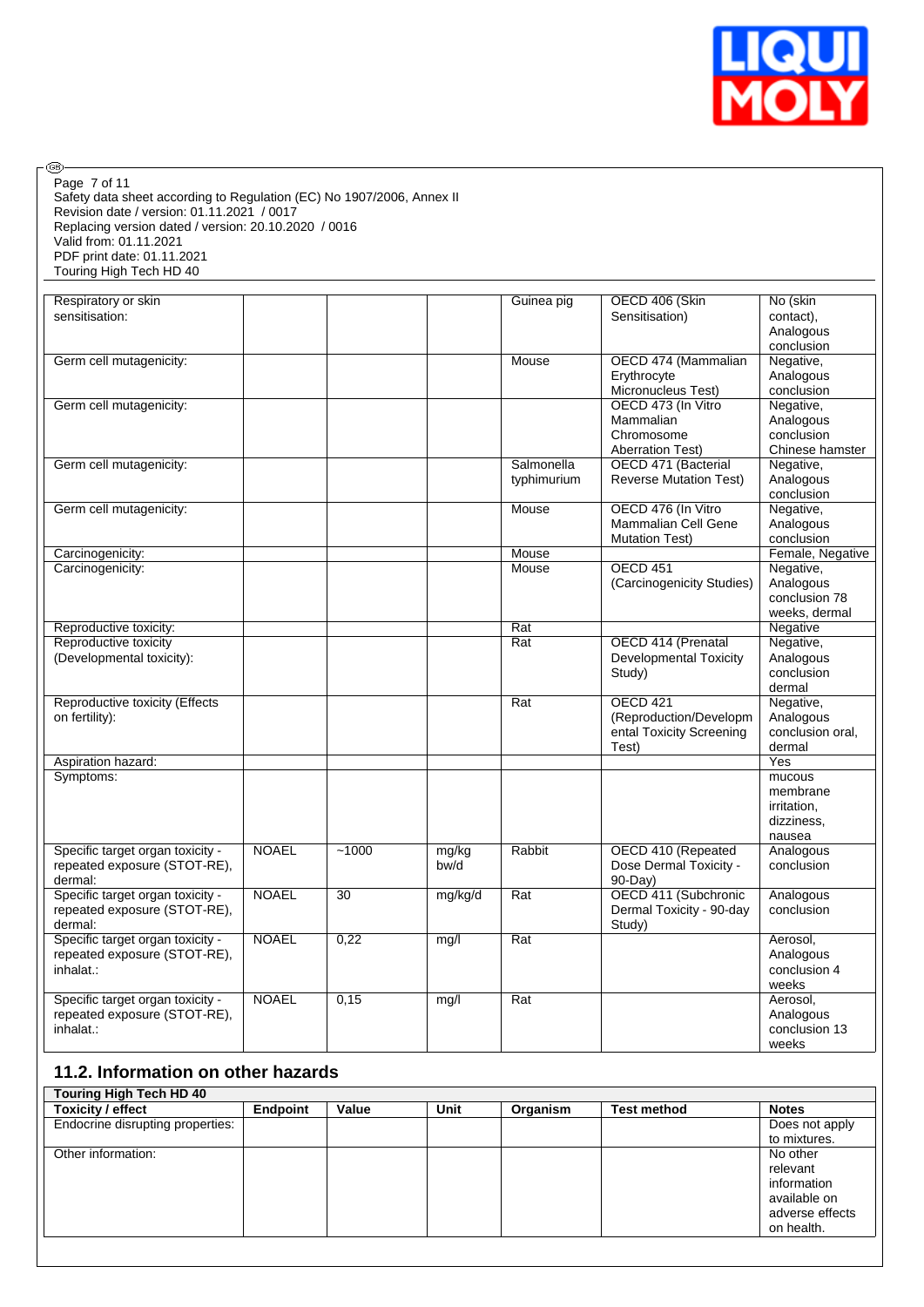

Safety data sheet according to Regulation (EC) No 1907/2006, Annex II Revision date / version: 01.11.2021 / 0017 Replacing version dated / version: 20.10.2020 / 0016 Valid from: 01.11.2021 PDF print date: 01.11.2021 Touring High Tech HD 40 Page 8 of 11

®

# **SECTION 12: Ecological information**

Possibly more information on environmental effects, see Section 2.1 (classification). **Touring High Tech HD 40**<br>Toxicity / effect | Endpoint **Toxicity / effect Endpoint Time Value Unit Organism Test method Notes** 12.1. Toxicity to fish: n.d.a. n.d.a. n.d.a. n.d.a. n.d.a. n.d.a. n.d.a. n.d.a. n.d.a. n.d.a. n.d.a. n.d.a. n.d.a. n.d.a. n.d.a. n.d.a. n.d.a. n.d.a. n.d.a. n.d.a. n.d.a. n.d.a. n.d.a. n.d.a. n.d.a. n.d.a. n.d.a. n.d.a. n. 12.1. Toxicity to daphnia: 12.1. Toxicity to algae: n.d.a. n.d.a. n.d.a. n.d.a. n.d.a. n.d.a. n.d.a. n.d.a. n.d.a. n.d.a. n.d.a. n.d.a. n.d.a. n.d.a. n.d.a. n.d.a. n.d.a. n.d.a. n.d.a. n.d.a. n.d.a. n.d.a. n.d.a. n.d.a. n.d.a. n.d.a. n.d.a. n.d.a. n 12.2. Persistence and degradability:  $n.d.a.$ 12.3. Bioaccumulative potential: n.d.a. 12.4. Mobility in soil: n.d.a. 12.5. Results of PBT and vPvB assessment n.d.a. 12.6. Endocrine disrupting properties: Does not apply to mixtures. 12.7. Other adverse effects: No information available on other adverse effects on the environment. Other information: DOC-elimination: DOC-elimination: degree(complexi ng organic substance)>= 80%/28d: No

| Distillates (petroleum), solvent-dewaxed heavy paraffinic |                 |             |                 |               |                  |                                |                |
|-----------------------------------------------------------|-----------------|-------------|-----------------|---------------|------------------|--------------------------------|----------------|
| Toxicity / effect                                         | <b>Endpoint</b> | <b>Time</b> | Value           | Unit          | Organism         | <b>Test method</b>             | <b>Notes</b>   |
| 12.5. Results of PBT                                      |                 |             |                 |               |                  |                                | No PBT         |
| and vPvB assessment                                       |                 |             |                 |               |                  |                                | substance, No  |
|                                                           |                 |             |                 |               |                  |                                | vPvB substance |
| 12.1. Toxicity to fish:                                   | LC50            | 96h         | >100            | mg/l          | Pimephales       | OECD 203 (Fish,                | Analogous      |
|                                                           |                 |             |                 |               | promelas         | <b>Acute Toxicity</b><br>Test) | conclusion     |
| 12.1. Toxicity to fish:                                   | NOEC/NOEL       | 14d         | 1000            | mg/l          | Oncorhynchus     | QSAR                           |                |
|                                                           |                 |             |                 |               | mykiss           |                                |                |
| 12.1. Toxicity to fish:                                   | <b>LC50</b>     | 96h         | >1000           | mg/l          | Salmo gairdneri  |                                |                |
| 12.1. Toxicity to fish:                                   | LC50            | 96h         | >5000           | mg/l          | Oncorhynchus     | OECD 203 (Fish,                |                |
|                                                           |                 |             |                 |               | mykiss           | <b>Acute Toxicity</b><br>Test) |                |
| 12.1. Toxicity to daphnia:                                | <b>EC50</b>     | 48h         | >1000           | mg/l          | Daphnia magna    | <b>OECD 202</b>                | Analogous      |
|                                                           |                 |             |                 |               |                  | (Daphnia sp.                   | conclusion     |
|                                                           |                 |             |                 |               |                  | Acute                          |                |
|                                                           |                 |             |                 |               |                  | Immobilisation                 |                |
|                                                           |                 |             |                 |               |                  | Test)                          |                |
| 12.1. Toxicity to algae:                                  | <b>EC50</b>     | 96h         | >1000           | mg/l          | Scenedesmus      |                                |                |
|                                                           |                 |             |                 |               | subspicatus      |                                |                |
| 12.2. Persistence and                                     |                 | 28d         | 6               | $\frac{0}{6}$ |                  | <b>OECD 301 B</b>              | Analogous      |
| degradability:                                            |                 |             |                 |               |                  | (Ready                         | conclusion     |
|                                                           |                 |             |                 |               |                  | Biodegradability -             |                |
|                                                           |                 |             |                 |               |                  | Co <sub>2</sub> Evolution      |                |
|                                                           |                 |             |                 |               |                  | Test)                          |                |
| 12.2. Persistence and                                     |                 | 28d         | $\overline{31}$ | $\frac{0}{6}$ | activated sludge | <b>OECD 301 F</b>              | Not readily    |
| degradability:                                            |                 |             |                 |               |                  | (Ready                         | biodegradable  |
|                                                           |                 |             |                 |               |                  | Biodegradability -             | (Analogous     |
|                                                           |                 |             |                 |               |                  | Manometric                     | conclusion)    |
|                                                           |                 |             |                 |               |                  | <b>Respirometry Test)</b>      |                |
| 12.3. Bioaccumulative<br>potential:                       | Log Pow         |             | >3              |               |                  |                                | Low            |
| Toxicity to bacteria:                                     | EC20            | 6h          | >1000           | mg/l          | Pseudomonas      |                                |                |
|                                                           |                 |             |                 |               | fluorescens      |                                |                |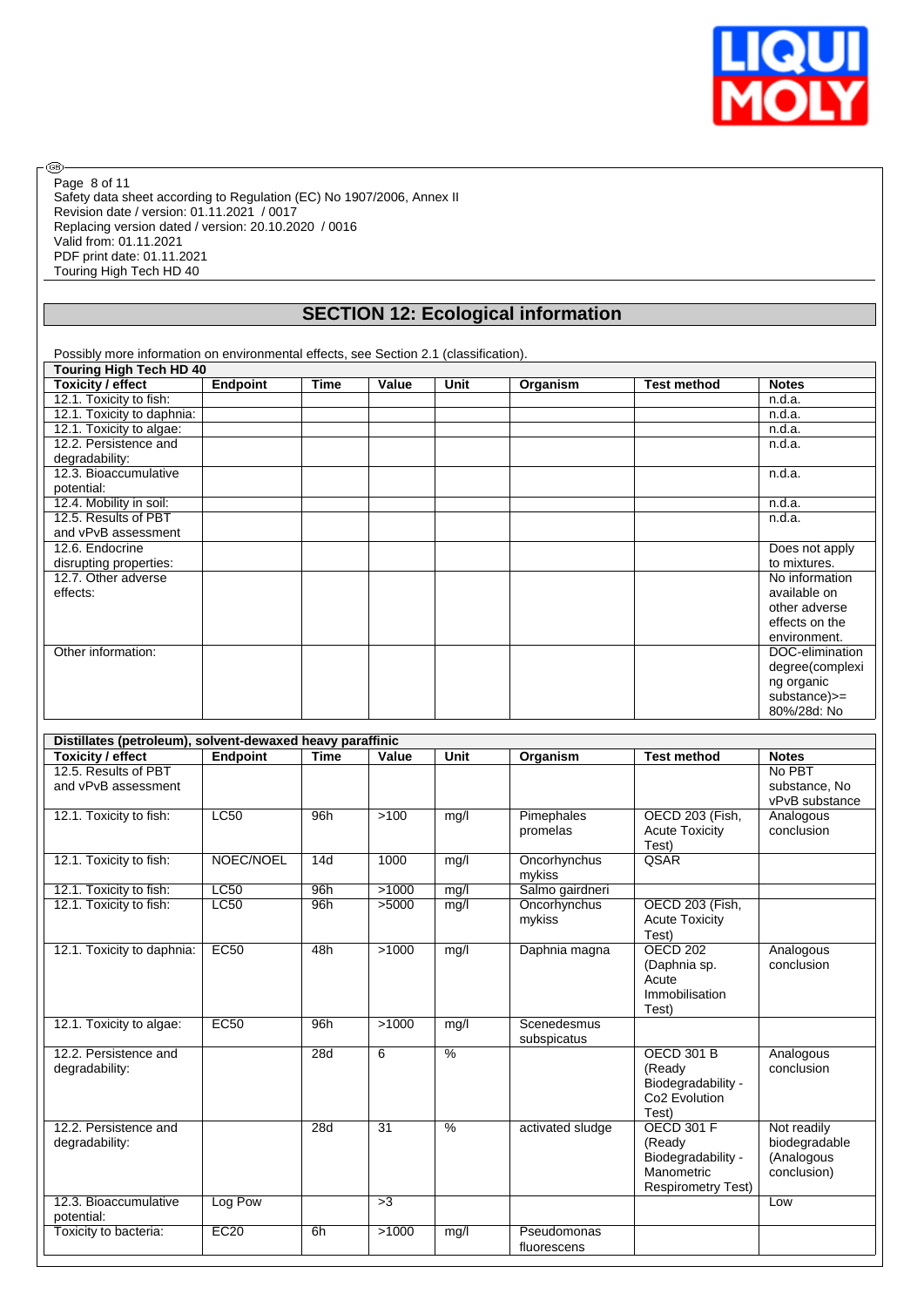

Safety data sheet according to Regulation (EC) No 1907/2006, Annex II Revision date / version: 01.11.2021 / 0017 Replacing version dated / version: 20.10.2020 / 0016 Valid from: 01.11.2021 PDF print date: 01.11.2021 Touring High Tech HD 40 Page 9 of 11

# **SECTION 13: Disposal considerations**

#### **13.1 Waste treatment methods For the substance / mixture / residual amounts**

Soaked polluted cloths, paper or other organic materials represent a fire hazard and should be controlled, collected and disposed of. EC disposal code no.:

The waste codes are recommendations based on the scheduled use of this product.

Owing to the user's specific conditions for use and disposal, other waste codes may be

allocated under certain circumstances. (2014/955/EU)

07 06 99 wastes not otherwise specified

13 02 05 mineral-based non-chlorinated engine, gear and lubricating oils

Recommendation:

**®** 

Sewage disposal shall be discouraged.

Pay attention to local and national official regulations.

E.g. dispose at suitable refuse site.

E.g. suitable incineration plant.

#### **For contaminated packing material**

Pay attention to local and national official regulations.

15 01 01 paper and cardboard packaging

15 01 02 plastic packaging

15 01 04 metallic packaging

# **SECTION 14: Transport information**

| <b>General statements</b>                                                         |                                    |  |  |  |  |  |
|-----------------------------------------------------------------------------------|------------------------------------|--|--|--|--|--|
| 14.1. UN number or ID number:                                                     | n.a.                               |  |  |  |  |  |
| Transport by road/by rail (ADR/RID)                                               |                                    |  |  |  |  |  |
| 14.2. UN proper shipping name:                                                    |                                    |  |  |  |  |  |
| 14.3. Transport hazard class(es):                                                 | n.a.                               |  |  |  |  |  |
| 14.4. Packing group:                                                              | n.a.                               |  |  |  |  |  |
| Classification code:                                                              | n.a.                               |  |  |  |  |  |
| LQ:                                                                               | n.a.                               |  |  |  |  |  |
| 14.5. Environmental hazards:                                                      | Not applicable                     |  |  |  |  |  |
| Tunnel restriction code:                                                          |                                    |  |  |  |  |  |
| <b>Transport by sea (IMDG-code)</b>                                               |                                    |  |  |  |  |  |
| 14.2. UN proper shipping name:                                                    |                                    |  |  |  |  |  |
| 14.3. Transport hazard class(es):                                                 | n.a.                               |  |  |  |  |  |
| 14.4. Packing group:                                                              | n.a.                               |  |  |  |  |  |
| Marine Pollutant:                                                                 | n.a                                |  |  |  |  |  |
| 14.5. Environmental hazards:                                                      | Not applicable                     |  |  |  |  |  |
| Transport by air (IATA)                                                           |                                    |  |  |  |  |  |
| 14.2. UN proper shipping name:                                                    |                                    |  |  |  |  |  |
| 14.3. Transport hazard class(es):                                                 | n.a.                               |  |  |  |  |  |
| 14.4. Packing group:                                                              | n.a.                               |  |  |  |  |  |
| 14.5. Environmental hazards:                                                      | Not applicable                     |  |  |  |  |  |
| 14.6. Special precautions for user                                                |                                    |  |  |  |  |  |
| Unless specified otherwise, general measures for safe transport must be followed. |                                    |  |  |  |  |  |
| 14.7. Maritime transport in bulk according to IMO instruments                     |                                    |  |  |  |  |  |
| Non-dangerous material according to Transport Regulations.                        |                                    |  |  |  |  |  |
|                                                                                   |                                    |  |  |  |  |  |
|                                                                                   | CECTION 45. Deguistery information |  |  |  |  |  |

# **SECTION 15: Regulatory information**

# **15.1 Safety, health and environmental regulations/legislation specific for the substance or mixture**

Observe restrictions:

General hygiene measures for the handling of chemicals are applicable.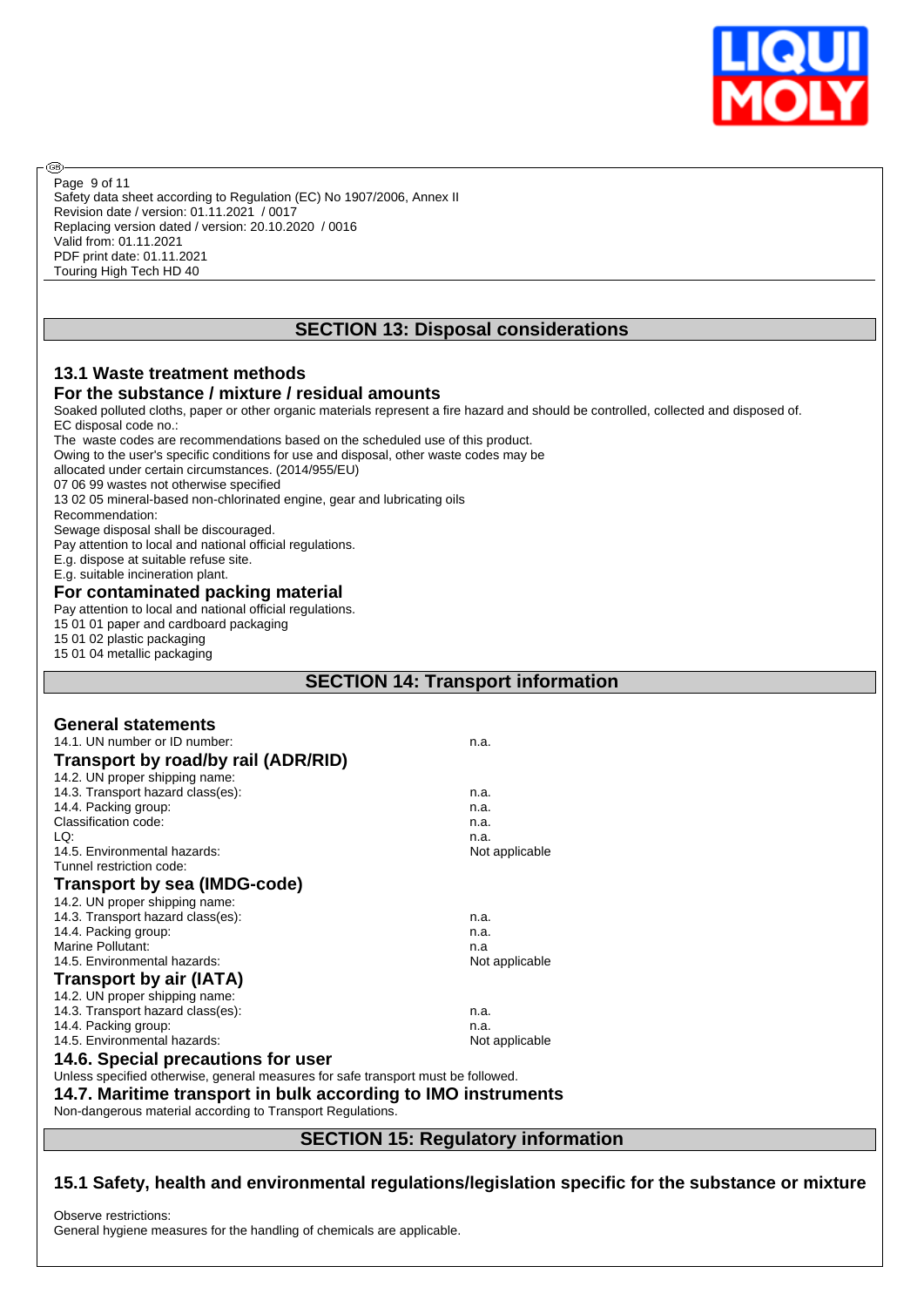

Safety data sheet according to Regulation (EC) No 1907/2006, Annex II Revision date / version: 01.11.2021 / 0017 Replacing version dated / version: 20.10.2020 / 0016 Valid from: 01.11.2021 PDF print date: 01.11.2021 Touring High Tech HD 40 Page 10 of 11

Directive 2010/75/EU (VOC): 0,82 %

#### **15.2 Chemical safety assessment**

A chemical safety assessment is not provided for mixtures.

#### **SECTION 16: Other information**

Revised sections: 1-16

അ

# **Classification and processes used to derive the classification of the mixture in accordance with the ordinance (EG) 1272/2008 (CLP):**

Not applicable

The following phrases represent the posted Hazard Class and Risk Category Code (GHS/CLP) of the product and the constituents (specified in Section 2 and 3).

H304 May be fatal if swallowed and enters airways.

Asp. Tox. — Aspiration hazard

#### **Key literature references and sources for data:**

Regulation (EC) No 1907/2006 (REACH) and Regulation (EC) No 1272/2008 (CLP) as amended.

Guidelines for the preparation of safety data sheets as amended (ECHA).

Guidelines on labelling and packaging according to the Regulation (EG) Nr. 1272/2008 (CLP) as amended (ECHA).

Safety data sheets for the constituent substances.

ECHA Homepage - Information about chemicals.

GESTIS Substance Database (Germany).

German Environment Agency "Rigoletto" information site on substances that are hazardous to water (Germany). EU Occupation Exposure Limits Directives 91/322/EEC, 2000/39/EC, 2006/15/EC, 2009/161/EU, (EU) 2017/164, (EU) 2019/1831, each as

amended.

National Lists of Occupational Exposure Limits for each country as amended. Regulations on the transport of hazardous goods by road, rail, sea and air (ADR, RID, IMDG, IATA) as amended.

#### **Any abbreviations and acronyms used in this document:**

acc., acc. to according, according to ADR Accord européen relatif au transport international des marchandises Dangereuses par Route (= European Agreement concerning the International Carriage of Dangerous Goods by Road) AOX Adsorbable organic halogen compounds approx. approximately Art., Art. no. Article number ASTM ASTM International (American Society for Testing and Materials) ATE Acute Toxicity Estimate BAM Bundesanstalt für Materialforschung und -prüfung (Federal Institute for Materials Research and Testing, Germany) BAuA Bundesanstalt für Arbeitsschutz und Arbeitsmedizin (= Federal Institute for Occupational Health and Safety, Germany) BCF Bioconcentration factor BSEF The International Bromine Council bw body weight CAS Chemical Abstracts Service<br>CLP Classification. Labelling and Classification, Labelling and Packaging (REGULATION (EC) No 1272/2008 on classification, labelling and packaging of substances and mixtures) CMR carcinogenic, mutagenic, reproductive toxic DMEL Derived Minimum Effect Level DNEL Derived No Effect Level DOC Dissolved organic carbon dw dry weight e.g. for example (abbreviation of Latin 'exempli gratia'), for instance EbCx, EyCx, EbLx  $(x = 10, 50)$  Effect Concentration/Level of x % on reduction of the biomass (algae, plants) EC European Community ECHA European Chemicals Agency ECx, ELx (x = 0, 3, 5, 10, 20, 50, 80, 100) Effect Concentration/Level for x % effect